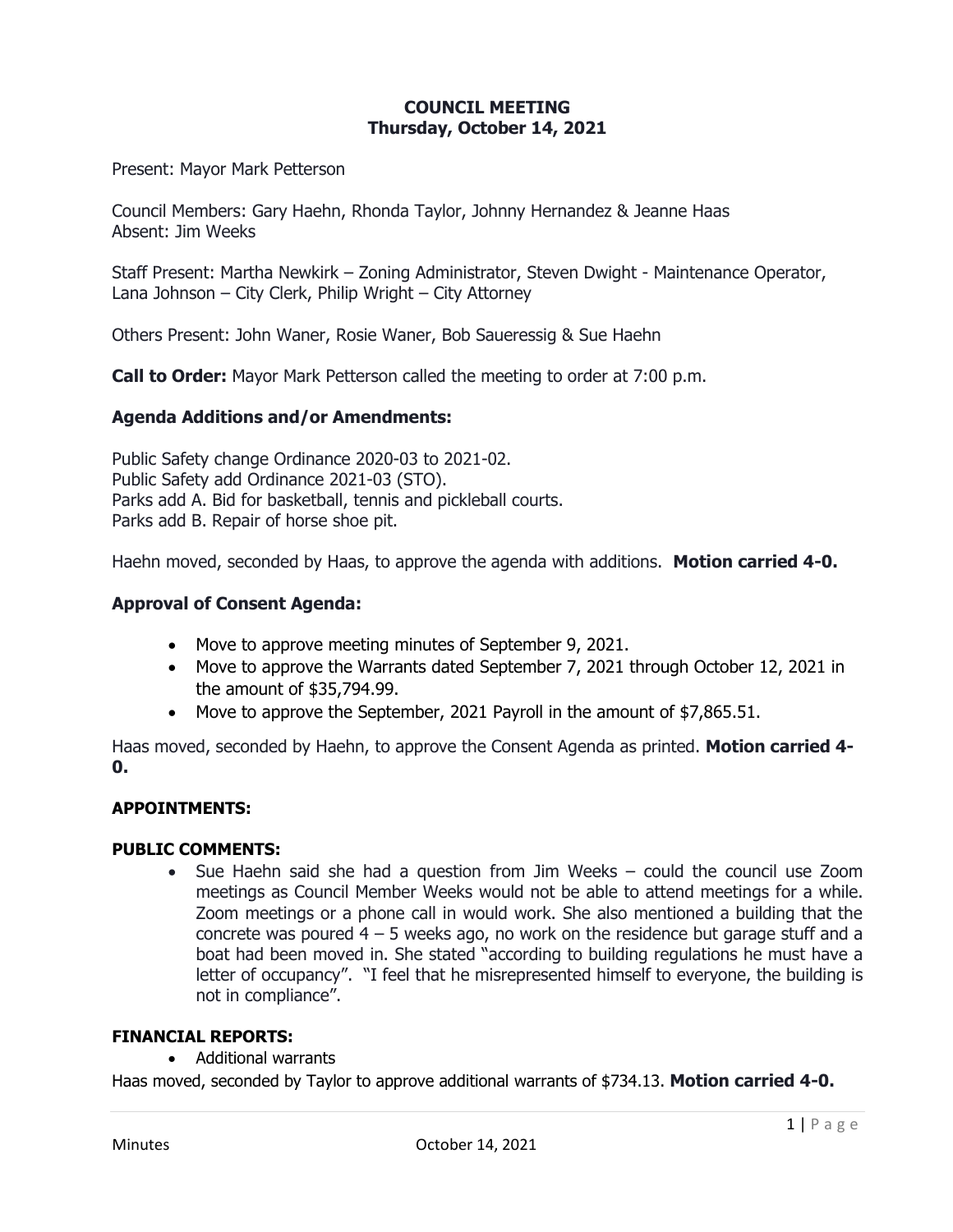# **Staff Reports:**

# **Zoning Administrator Report:**

- Not many calls received.
- Would like to respond to Sue Haehn's public comment. There is no time limit to finish a home, they can work on it in phases. It is his building and he should be able to store stuff in it. Council Member Haehn said he should only store building materials in it according to a zoning board member. Zoning Administrator Newkirk reminded Council Member Haehn that zoning board members have no authority outside a board meeting.

# **Code Enforcement Officer:** no report

### **Maintenance Operator Report:**

• If the council plans to replace the current water meters with iPERL Sensus AMR we need to get things going. The current bid is \$78,975.85. The City of Burlington has the same system. Council Member Taylor would like to know about the warranty on the system. Coffey County Commissioner Saueressig mentioned that RWA #3 is replacing meters that the warranty was expired. Steven will see what meters they use.

Haas moved, seconded by Haehn to accept the September 23, 2021 Core & Main bid of \$78,975.85 on the contingency that Steven finds out more on the warranty and quality of meters and to use the 2021 ARPA Grant Funds as down payment. **Motion carried 4-0.**

- Water testing for TTHM and HAA5 came back high. We will be moving to quarterly testing.
- Fuel tank at the shop needs to be replaced. Working on quotes.
- Horseshoe pit repair will take about 4 yards of concrete

Haehn moved seconded by Taylor to spend up to \$1,000 on concrete and materials for horseshoe pit, hole at shop, and fuel tank slab, half of funds from parks and half from general. **Motion carried 4-0.**

- City Wide Cleanup 5 loads of trash was hauled off and 1 load of metal.
- Mulch was delivered today.

# **City Clerk Report:**

• Mowing violation letters sent

October – 12th – New Strawn Library, 17th – Radiant Life Church, 19th – I.E.B.W., 26th – WCNOC,  $27<sup>th</sup>$  New Strawn Library,  $30<sup>th</sup>$  – NSCIO November, 1st & 2nd – Election, 3rd - WCNOC, 9th – New Strawn Library, 16th I.B.E.W., 20th Private Event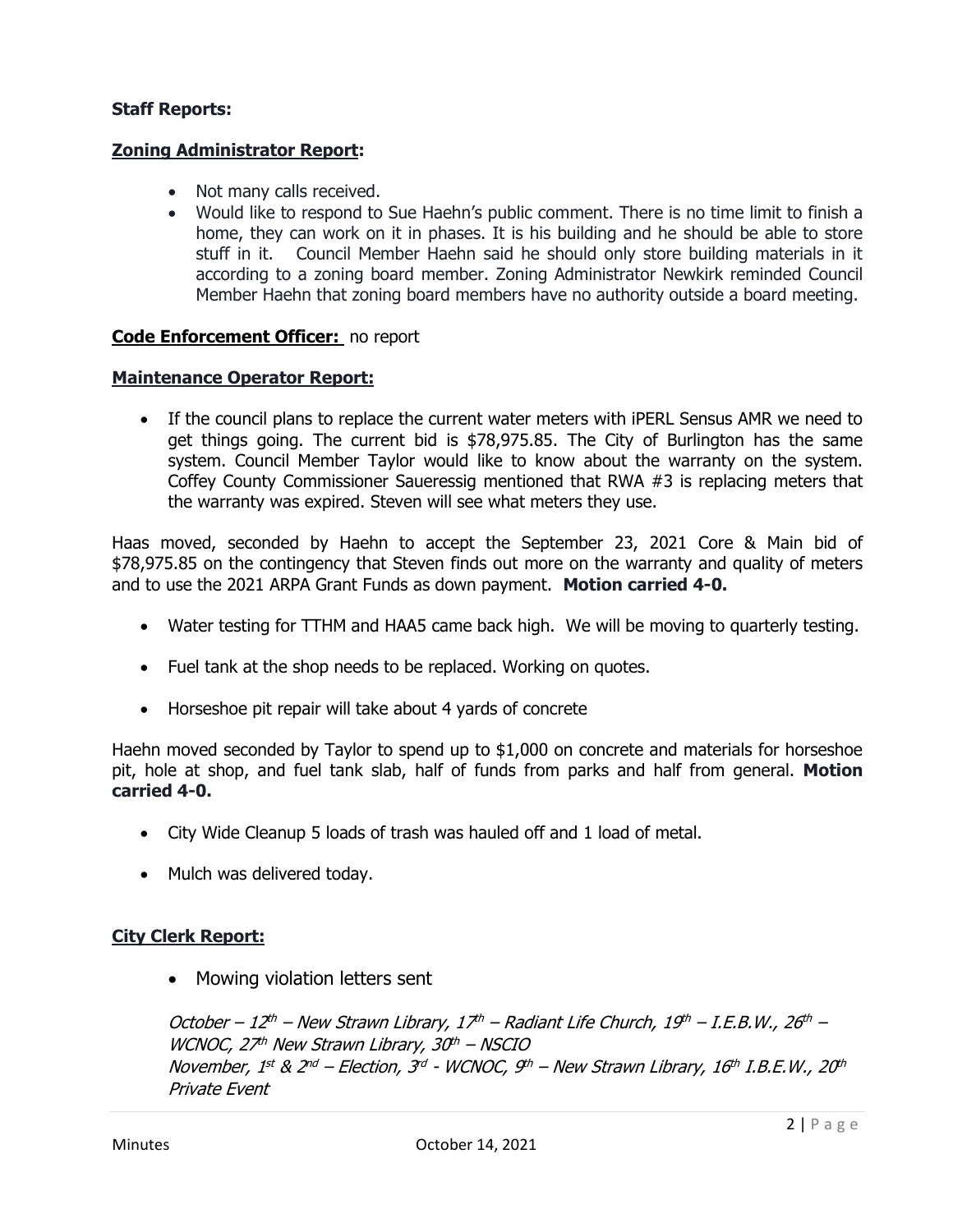## **City Attorney Report**:

- An email was received from Council Member Weeks at 2:00 pm the day before the council meeting. City Attorney Wright reminded the council that more of a notice is needed if he is to have time to provide information at a meeting. One of Council Member Week's questions was regarding an accessory structure being occupied, this is the same building mentioned in public comments. Zoning regulations states the building in question is not an accessory structure.
- The second question was regarding a residential structure built in the 3-mile extraterritorial but on a commercial lot. The research would take  $2 - 5$  hours of chargeable time. Does the council want him to chase it? Council Member Taylor asked for more details. City Attorney said it was a home possibly built on a commercial lot. Mayor Petterson said a house had been there, the owner built a new house and tore the old one down. City Attorney Wright – this will kick over to hourly and it might be \$300 to \$1,000 to work on it. Mayor Petterson commented that there are better ways to spend the taxpayer's money.
- The third was regarding a conditional use permit for an auction. City Attorney Wright has addressed this before and won't do it again.
- Again, happy to look into things but it won't happen if it's 24 hours before council meetings.
- Attended Kansas League of Municipalities Conference last Friday ARPA funds is still an unknown

#### • **Mayor's Report:**

• Should have Code Enforcement after November 1st.

### **Finance and Economic Development:** Jeanne Haas

• Updated council of funds and possible transfers

### **Community Building Report:** Johnny Hernandez

• Abendroth not getting back to him on building improvements and would like to get other quotes. Coffey County Library – New Strawn Branch had a good turnout on their last get together at the Community Building.

#### **Utility Report:** Jim Weeks – absent

• Maintenance Operator Dwight reported that he can't keep chlorine residual. Burlington didn't do a burnout.

### Water Usage & Loss Report

### **Street Report:** Rhonda Taylor

- Hopefully next year the  $4<sup>th</sup>$  year street cycle can be completed and purchase the salt building.
- Operator Dwight plans to order 2 loads of chat at the beginning of the month.